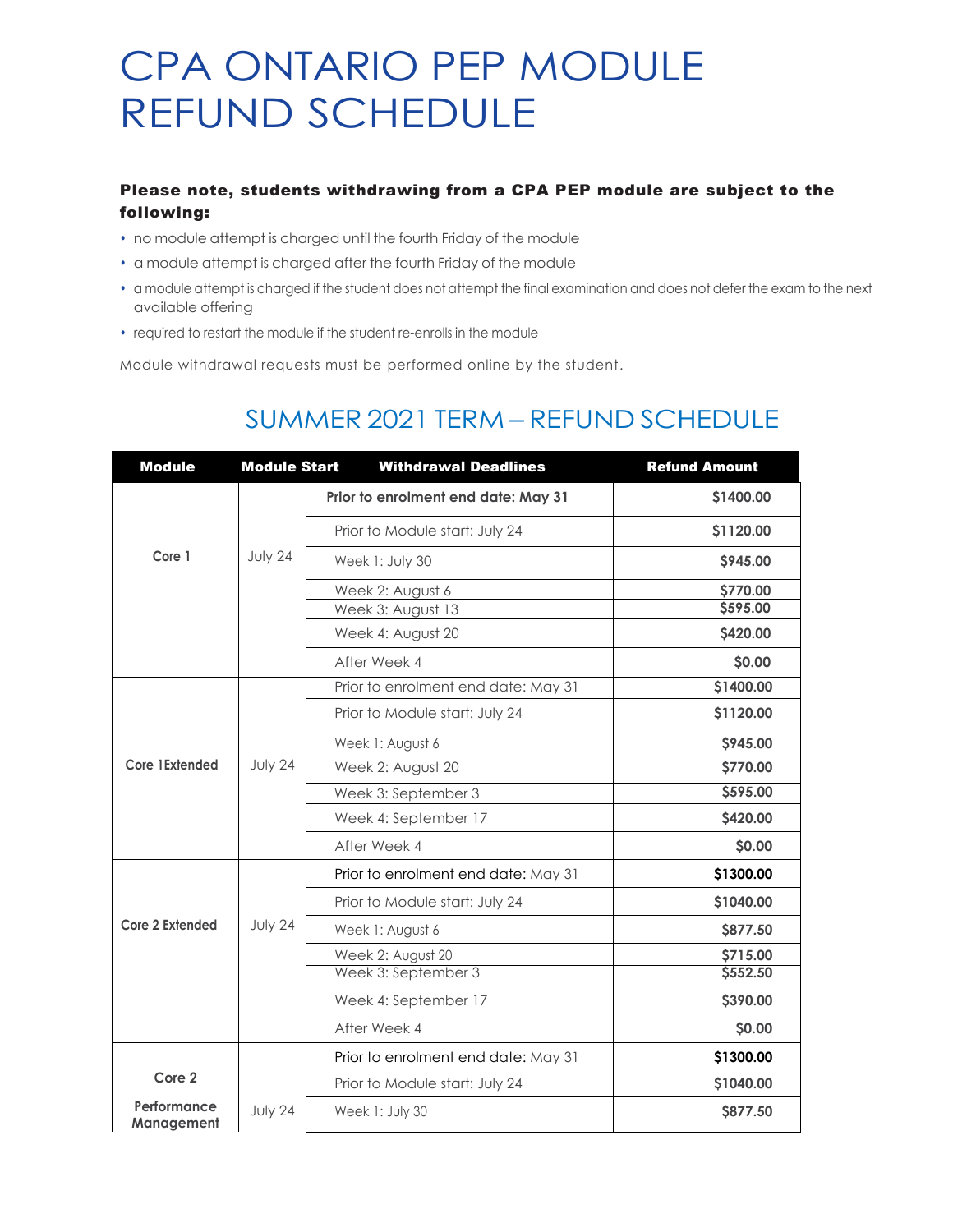| <b>Assurance</b>  |         | Week 2: August 6                    | \$715.00         |
|-------------------|---------|-------------------------------------|------------------|
| <b>Finance</b>    |         | Week 3: August 13                   | \$552.50         |
| Taxation          |         | Week 4: August 20                   | \$390.00         |
|                   |         | After Week 4                        | \$0.00           |
|                   |         | Prior to enrolment end date: May 31 | \$1300.00        |
|                   |         | Prior to Module start: July 17      | \$1040.00        |
| <b>Capstone 2</b> | July 17 | Week $1:$ July 23                   | \$877.50         |
| (Sept. 2021 CFE)  |         | Week 2: July 30                     | \$715.00         |
|                   |         | Week 3: August 6                    | \$552.50         |
|                   |         | Week 4: August 13                   | \$390.00         |
|                   |         | After Week 4                        | \$0.00           |
| <b>CFE</b>        |         | Prior to enrolment end date: May 31 | 100%             |
| (Sept. 2021 CFE)  |         | Prior to Day 1 of Exam              | 100% of fee paid |
|                   |         | After Day 1 of Exam                 | \$0.00           |

### Challenge Exam Withdrawal **Module Exam Deferral** Module Exam Deferral

| <b>Exam</b>                   | Withdrawal<br><b>Deadline</b>                | <b>Refund</b><br><b>Amount</b> | <b>Exam</b>                 | <b>Deferral</b><br><b>Deadline</b>              | <b>Fee</b> |
|-------------------------------|----------------------------------------------|--------------------------------|-----------------------------|-------------------------------------------------|------------|
| $\cdot$ Core 1                |                                              |                                | • Core 1                    |                                                 |            |
| $\cdot$ Core 2                |                                              |                                | $\cdot$ Core2               |                                                 |            |
| • Performance<br>Management   | Prior to<br><b>Exam Start</b><br><b>Time</b> | \$320                          | • Performance<br>Management | <b>Refer to PEP</b><br><b>Deferral Policies</b> | \$200      |
| <b>Assurance</b><br>$\bullet$ |                                              |                                | <b>Assurance</b><br>۰       |                                                 |            |
| • Finance                     |                                              |                                | • Finance                   |                                                 |            |
| $\cdot$ Taxation              |                                              |                                | $\cdot$ Taxation            |                                                 |            |
|                               |                                              |                                |                             |                                                 |            |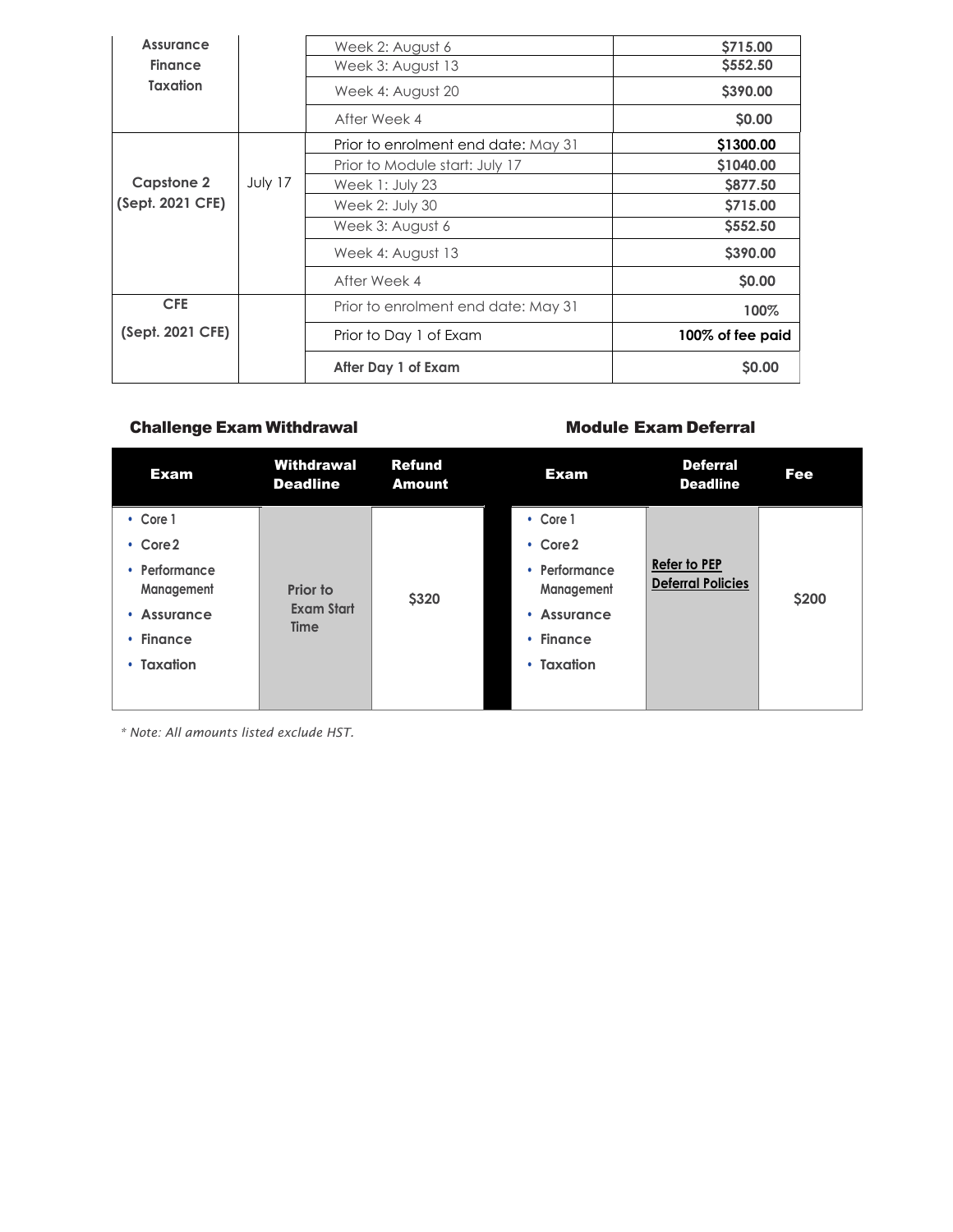## Fall 2021 TERM – REFUND SCHEDULE

### Module Withdrawal

|                  |         | Prior to enrolment end date: Aug. 31 | \$1400.00       |
|------------------|---------|--------------------------------------|-----------------|
|                  |         | Prior to Module start: Oct. 16       | \$1120.00       |
|                  |         | Week 1: October 22                   | \$945.00        |
| Core 1           | Oct. 16 | Week 2: October 29                   | \$770.00        |
|                  |         | Week 3: November 5                   | \$595.00        |
|                  |         | Week 4: November 12                  | \$420.00        |
|                  |         | After Week 4                         | \$0.00          |
|                  |         | Prior to enrolment end date: Aug. 31 | \$1400.00       |
|                  |         | Prior to Module start: October 16    | \$1120.00       |
|                  |         | Week 1: October 22                   | <b>\$945.00</b> |
| Core 1           | Oct. 16 | Week 2: October 29                   | \$770.00        |
| <b>Extended</b>  |         | Week 3: November 5                   | \$595.00        |
|                  |         | Week 4: November 12                  | \$420.00        |
|                  |         | After Week 4                         | \$0.00          |
|                  |         | Prior to enrolment end date: Aug. 31 | \$1300.00       |
|                  |         | Prior to Module start: October 16    | \$1040.00       |
| Core 2           |         | Week 1: October 22                   | \$877.50        |
| <b>Extended</b>  | Oct. 16 | Week 2: October 29                   | <b>\$715.00</b> |
|                  |         | Week 3: November 5                   | \$552.50        |
|                  |         | Week 4: November 12                  | \$390.00        |
|                  |         | After Week 4                         | \$0.00          |
| Core 2           |         | Prior to enrolment end date: Aug. 31 | \$1300.00       |
| Performance      |         | Prior to Module start: October 16    | 1040.00         |
| Management       | Oct. 16 | Week 1: October 22                   | \$877.50        |
| <b>Assurance</b> |         | Week 2: October 29                   | \$715.00        |
| <b>Finance</b>   |         | Week 3: November 5                   | \$552.50        |
| <b>Taxation</b>  |         | Week 4: November 12                  | \$390.00        |
|                  |         | <b>After Week 4</b>                  | \$0.00          |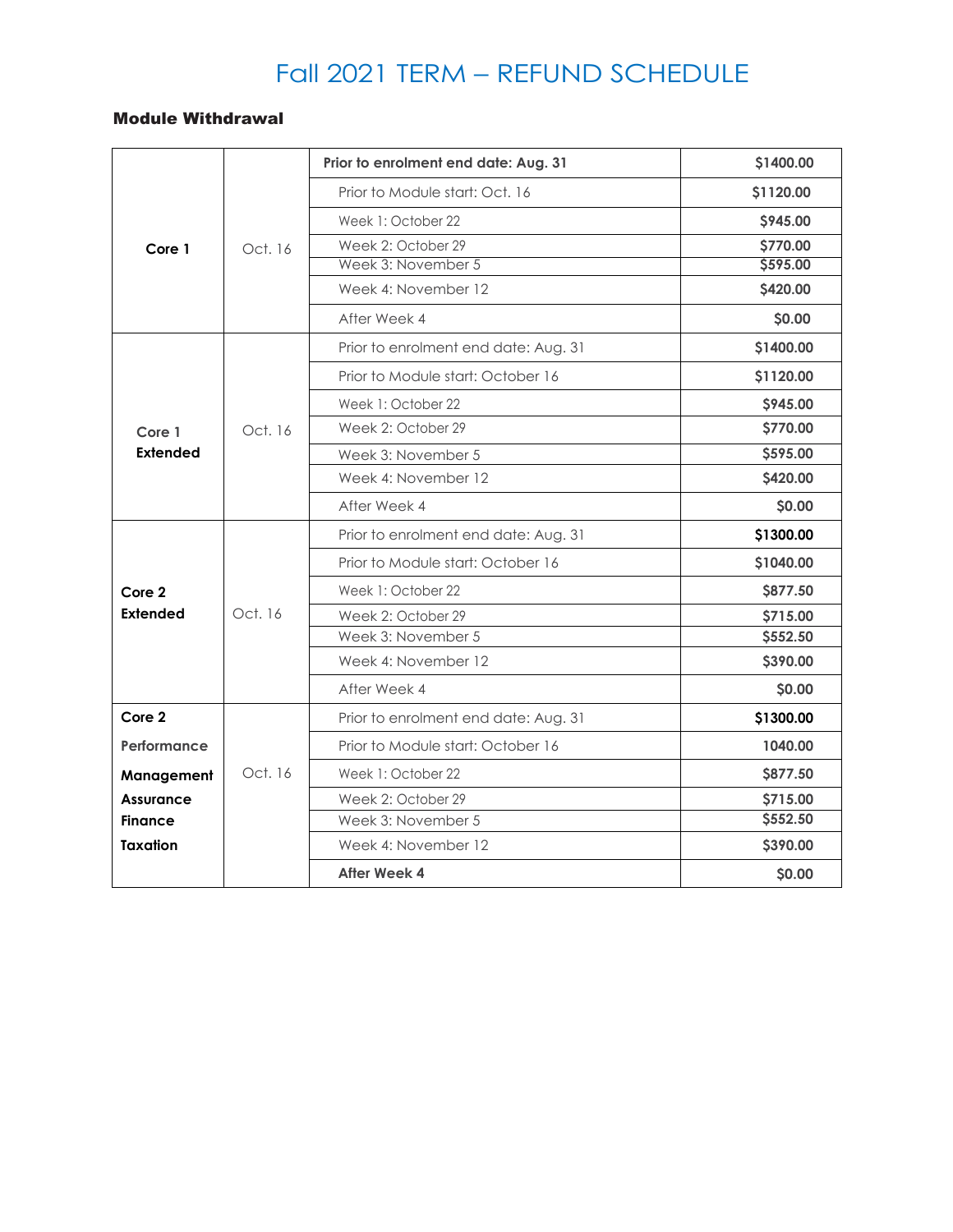### Challenge Exam Withdrawal Module Exam Deferral

| <b>Exam</b>                 | Withdrawal<br><b>Deadline</b> | <b>Refund</b><br><b>Amount</b> | <b>Exam</b>                 | <b>Deferral</b><br><b>Deadline</b> | Fee   |
|-----------------------------|-------------------------------|--------------------------------|-----------------------------|------------------------------------|-------|
| $\cdot$ Core 1              |                               |                                | $\cdot$ Core 1              |                                    |       |
| $\cdot$ Core 2              |                               |                                | $\cdot$ Core2               |                                    |       |
| • Performance<br>Management | <b>Prior to Exam</b>          | \$320                          | • Performance<br>Management | Refer to PEP                       | \$200 |
| Assurance<br>$\bullet$      | <b>Start Time</b>             |                                | • Assurance                 | <b>Deferral Policies</b>           |       |
| $\cdot$ Finance             |                               |                                | $\cdot$ Finance             |                                    |       |
| $\cdot$ Taxation            |                               |                                | $\cdot$ Taxation            |                                    |       |
|                             |                               |                                |                             |                                    |       |

*\* Note: All amounts listed exclude HST.*

## WINTER 2022 TERM – REFUND SCHEDULE

### Module Withdrawal

|                 |         | Prior to enrolment end date: Nov. 29 | \$1400.00      |
|-----------------|---------|--------------------------------------|----------------|
| Core 1          |         | Prior to Module start: January 29    | \$1120.00      |
|                 |         | Week 1: February 4                   | \$945.00       |
|                 | Jan. 29 | Week 2: February 11                  | \$770.00       |
|                 |         | Week 3: February 18                  | \$595.00       |
|                 |         | Week 4: February 25                  | \$420.00       |
|                 |         | After Week 4                         | \$0.00         |
|                 |         | Prior to enrolment end date: Nov. 29 | \$1400.00      |
|                 | Jan. 29 | Prior to Module start: January 29    | \$1120.00      |
|                 |         | Week 1: February 11                  | <b>S945.00</b> |
| Core 1          |         | Week 2: February 25                  | \$770.00       |
| Extended        |         | Week 3: March 11                     | \$595.00       |
|                 |         | Week 4: March 25                     | \$420.00       |
|                 |         | After Week 4                         | \$0.00         |
|                 |         | Prior to enrolment end date: Nov. 29 | \$1300.00      |
|                 |         | Prior to Module start: January 29    | \$1040.00      |
| Core 2          |         | Week 1: February 11                  | \$877.50       |
| <b>Extended</b> | Jan. 29 | Week 2: February 25                  | \$715.00       |
|                 |         | Week 3: March 11                     | \$552.50       |
|                 |         | Week 4: March 25                     | \$390.00       |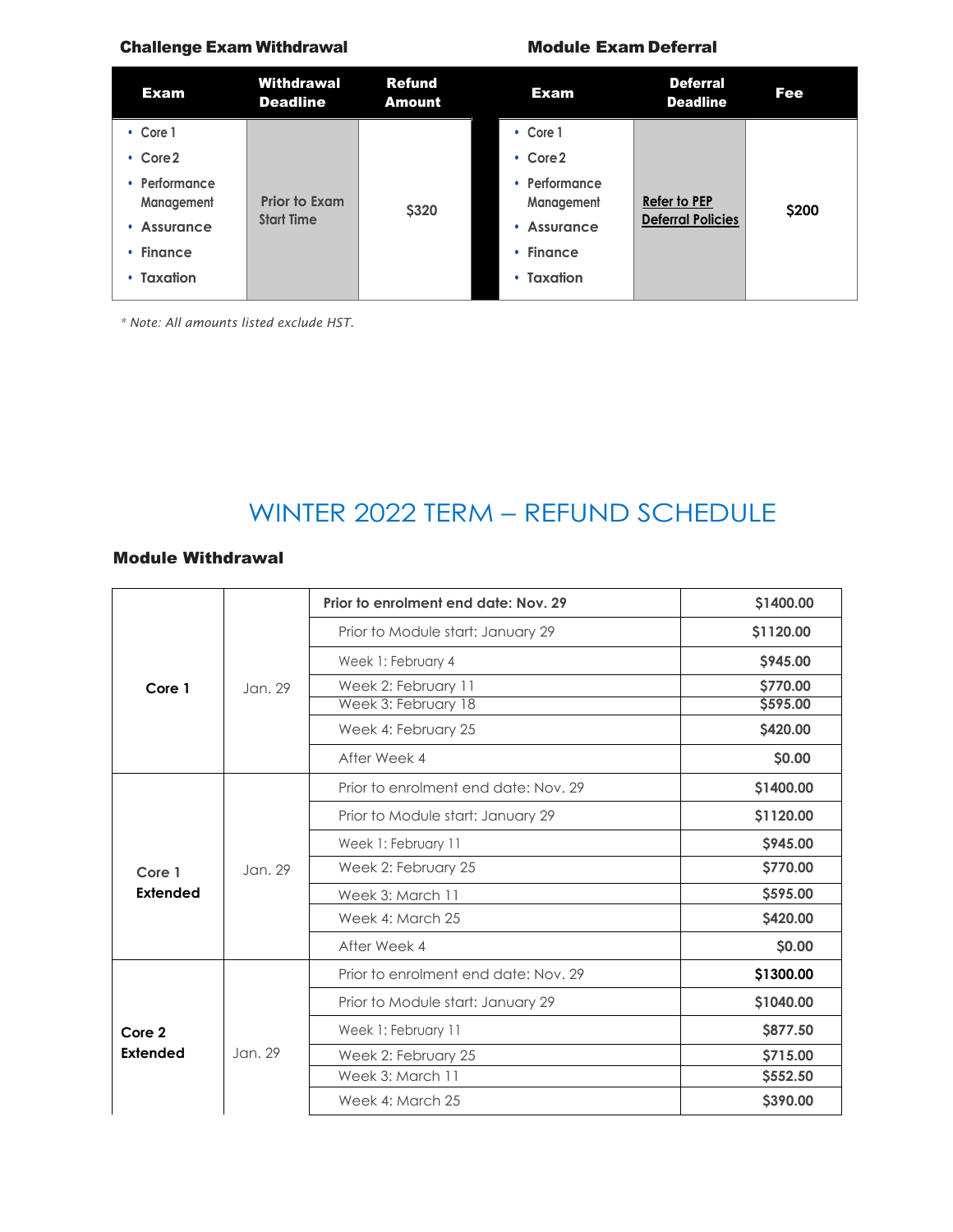|                   |         | After Week 4                         | \$0.00    |
|-------------------|---------|--------------------------------------|-----------|
| Core 2            |         | Prior to enrolment end date: Nov. 29 | \$1300.00 |
| Performance       |         | Prior to Module start: January 29    | 1040.00   |
| Management        | Jan. 29 | Week 1: February 4                   | \$877.50  |
| Assurance         |         | Week 2: February 11                  | \$715.00  |
| <b>Finance</b>    |         | Week 3: February 18                  | \$552.50  |
| <b>Taxation</b>   |         | Week 4: February 25                  | \$390.00  |
|                   |         | After Week 4                         | \$0.00    |
|                   |         | Prior to enrolment end date: Nov. 29 | \$1300.00 |
|                   |         | Prior to Module start: January 22    | \$1040.00 |
| <b>Capstone 1</b> | Jan 22  | Week 1: January 29                   | \$877.50  |
| (May 2022 CFE)    |         | Week 2: February 5                   | \$715.00  |
|                   |         | Week 3: February 12                  | \$552.50  |
|                   |         | Week 4: February 19                  | \$390.00  |
|                   |         | After Week 4                         | \$0.00    |

### Challenge Exam Withdrawal **Module Exam Deferral** Module Exam Deferral

| <b>Exam</b>                                                                       | Withdrawal<br><b>Deadline</b>             | <b>Refund</b><br><b>Amount</b> | <b>Exam</b>                                                                    | <b>Deferral</b><br><b>Deadline</b>              | Fee   |
|-----------------------------------------------------------------------------------|-------------------------------------------|--------------------------------|--------------------------------------------------------------------------------|-------------------------------------------------|-------|
| $\cdot$ Core 1<br>$\cdot$ Core 2                                                  |                                           |                                | $\cdot$ Core 1<br>$\cdot$ Core2                                                |                                                 |       |
| • Performance<br>Management<br>• Assurance<br>$\cdot$ Finance<br>$\cdot$ Taxation | <b>Prior to Exam</b><br><b>Start Time</b> | \$320                          | • Performance<br>Management<br>Assurance<br>٠<br>• Finance<br>$\cdot$ Taxation | <b>Refer to PEP</b><br><b>Deferral Policies</b> | \$200 |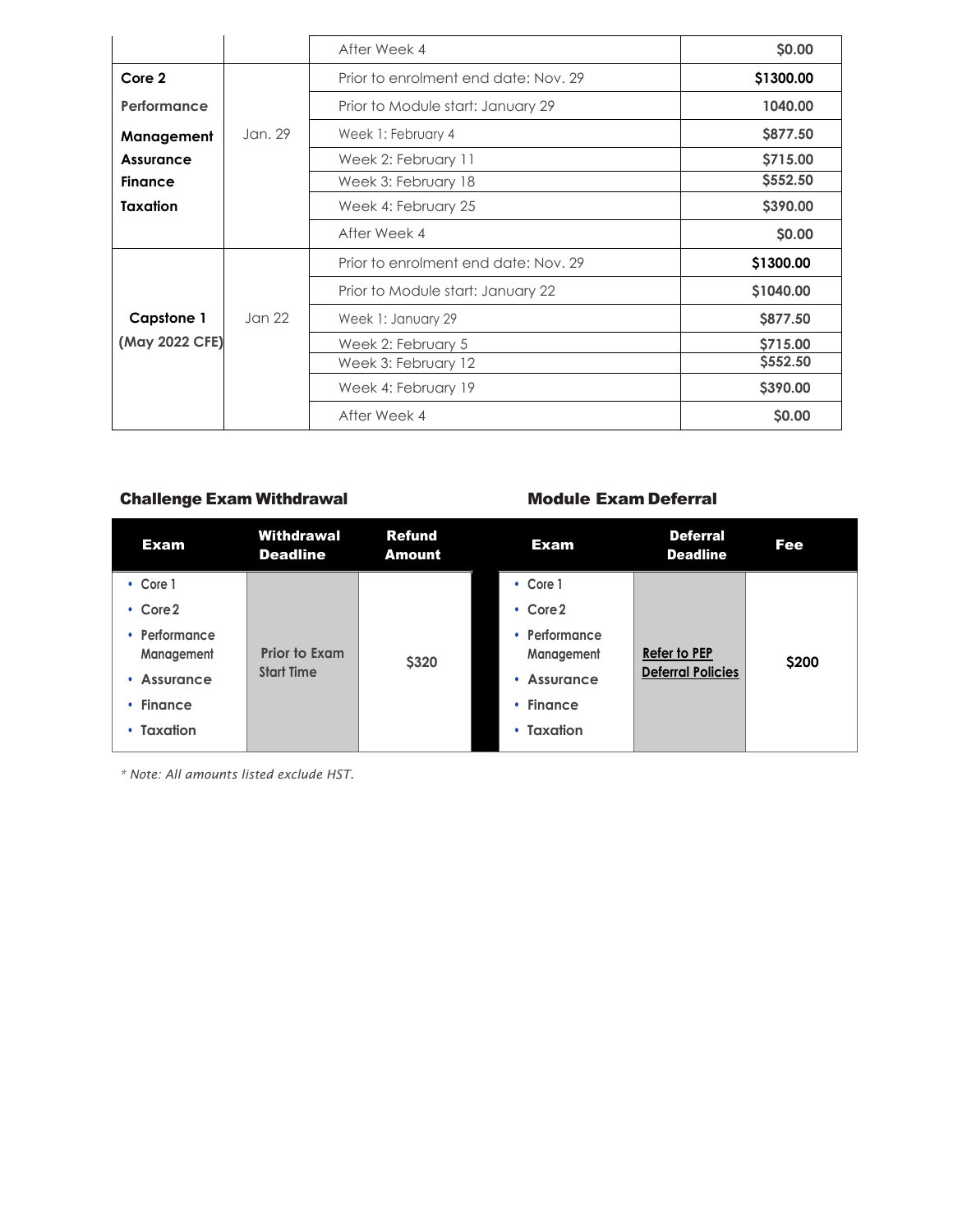## SPRING 2022 TERM – REFUND SCHEDULE

| <b>Module</b>             | <b>Module Start</b> | <b>Withdrawal Deadlines</b>          | <b>Refund Amount</b> |
|---------------------------|---------------------|--------------------------------------|----------------------|
|                           |                     | Prior to enrolment end date: Feb. 28 | \$1400.00            |
|                           |                     | Prior to Module start: May 7         | \$1120.00            |
|                           |                     | Week 1: May 6                        | \$945.00             |
| Core 1                    | April 30            | Week 2: May 13                       | \$770.00             |
|                           |                     | Week 3: May 20                       | \$595.00             |
|                           |                     | Week 4: May 27                       | \$420.00             |
|                           |                     | After Week 4                         | \$0.00               |
|                           |                     | Prior to enrolment end date: Feb. 28 | \$1300.00            |
| Core 2                    |                     | Prior to Module start: April 30      | \$1040.00            |
| Performance<br>Management |                     | Week 1: May 6                        | \$877.50             |
| <b>Assurance</b>          | April 30            | Week 2: May 13                       | \$715.00             |
| <b>Finance</b>            |                     | Week 3: May 20                       | \$552.50             |
| <b>Taxation</b>           |                     | Week 4: May 27                       | \$390.00             |
|                           |                     | After Week 4                         | \$0.00               |
|                           |                     | Prior to enrolment end date: Feb. 28 | \$1300.00            |
|                           |                     | Prior to Module start: May 7         | \$1040.00            |
| <b>Capstone 1</b>         | May 7               | Week 1: May 13                       | \$877.50             |
| (Sept. 2022 CFE)          |                     | Week 2: May 20                       | \$715.00             |
|                           |                     | Week 3: May 27                       | \$552.50             |
|                           |                     | Week 4: June 3                       | \$390.00             |
|                           |                     | After Week 4                         | \$0.00               |
|                           |                     | Prior to enrolment end date: Feb. 28 | \$1300.00            |
|                           |                     | Prior to Module start: April 2       | \$1040.00            |
| <b>Capstone 2</b>         | April 2             | Week 1: April 8                      | \$877.50             |
| (May 2022 CFE)            |                     | Week 2: April 15                     | \$715.00             |
|                           |                     | Week 3: April 22                     | \$552.50             |
|                           |                     | Week 4: April 29                     | \$390.00             |
|                           |                     | After Week 4                         | \$0.00               |
| CFE                       |                     | Prior to enrolment end date: Feb. 28 | 100%                 |
| (May 2022 CFE)            |                     | Prior to Day 1 of Exam               | 80% of fee paid      |
|                           |                     | After Day 1 of Exam                  | \$0.00               |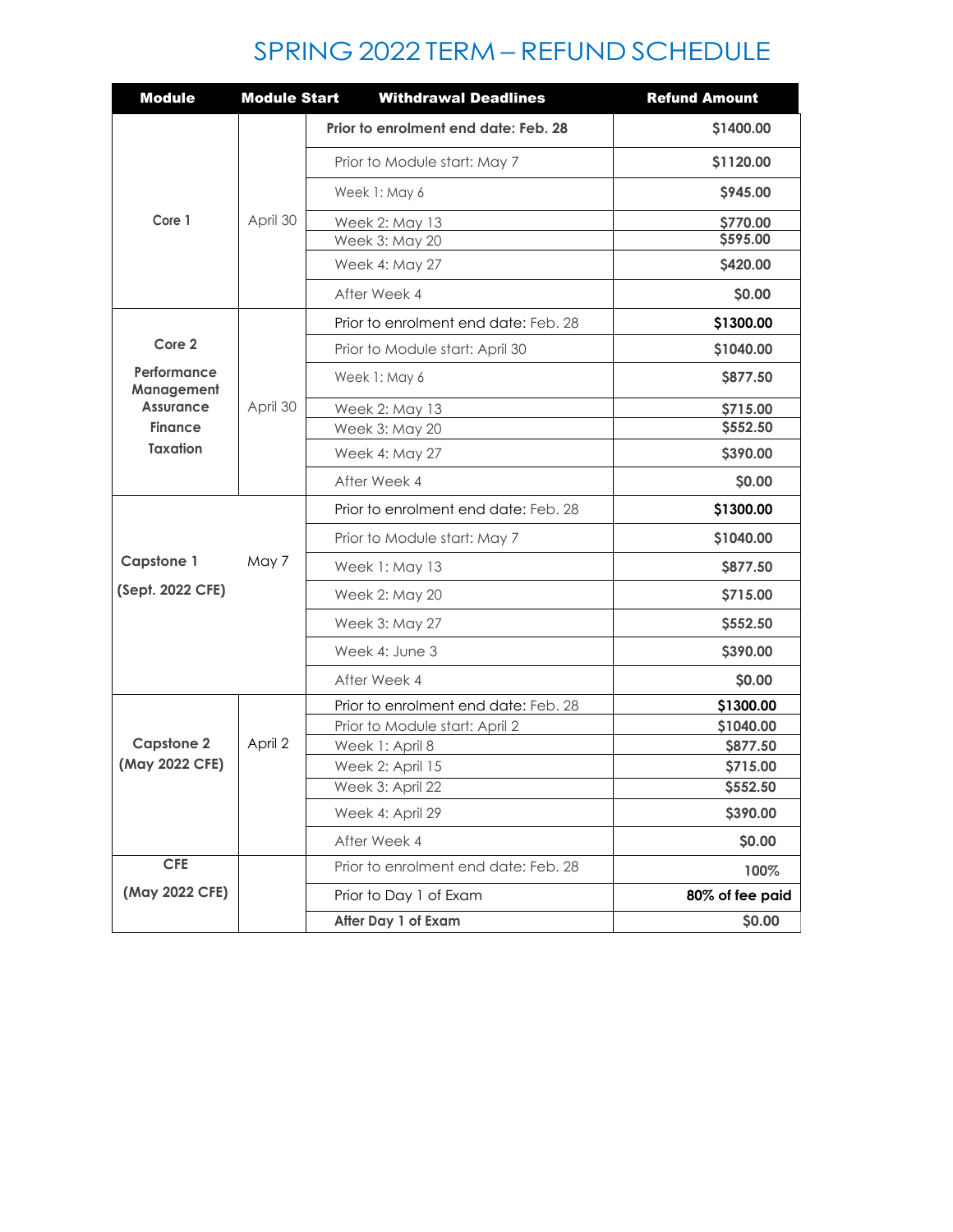### Challenge Exam Withdrawal **Module Exam Deferral** Module Exam Deferral

| <b>Exam</b>                 | <b>Withdrawal</b><br><b>Deadline</b>                | <b>Refund</b><br><b>Amount</b> | Exam                      | <b>Deferral</b><br><b>Deadline</b>              | <b>Fee</b> |
|-----------------------------|-----------------------------------------------------|--------------------------------|---------------------------|-------------------------------------------------|------------|
| $\cdot$ Core 1              |                                                     |                                | • Core 1                  |                                                 |            |
| $\cdot$ Core 2              |                                                     |                                | $\cdot$ Core2             |                                                 |            |
| • Performance<br>Management | <b>Prior to</b><br><b>Exam Start</b><br><b>Time</b> | \$320                          | Performance<br>Management | <b>Refer to PEP</b><br><b>Deferral Policies</b> | \$200      |
| <b>Assurance</b>            |                                                     |                                | <b>Assurance</b>          |                                                 |            |
| $\cdot$ Finance             |                                                     |                                | $\cdot$ Finance           |                                                 |            |
| • Taxation                  |                                                     |                                | $\cdot$ Taxation          |                                                 |            |

*\* Note: All amounts listed exclude HST.*

## SUMMER 2022 TERM – REFUND SCHEDULE

| <b>Module</b>             | <b>Module Start</b> | <b>Withdrawal Deadlines</b>         | <b>Refund Amount</b> |
|---------------------------|---------------------|-------------------------------------|----------------------|
|                           |                     | Prior to enrolment end date: May 30 | \$1400.00            |
|                           |                     | Prior to Module start: July 23      | \$1120.00            |
| Core 1                    | July 23             | Week 1: July 29                     | \$945.00             |
|                           |                     | Week 2: August 5                    | \$770.00             |
|                           |                     | Week 3: August 12                   | \$595.00             |
|                           |                     | Week 4: August 19                   | \$420.00             |
|                           |                     | After Week 4                        | \$0.00               |
|                           |                     | Prior to enrolment end date: May 30 | \$1400.00            |
|                           |                     | Prior to Module start: July 23      | \$1120.00            |
|                           |                     | Week 1: August 5                    | \$945.00             |
| Core 1Extended            | July 23             | Week 2: August 19                   | \$770.00             |
|                           |                     | Week 3: September 2                 | \$595.00             |
|                           |                     | Week 4: September 16                | \$420.00             |
|                           |                     | After Week 4                        | \$0.00               |
|                           |                     | Prior to enrolment end date: May 30 | \$1300.00            |
|                           |                     | Prior to Module start: July 23      | \$1040.00            |
| Core 2 Extended           | July 23             | Week 1: August 5                    | \$877.50             |
|                           |                     | Week 2: August 19                   | \$715.00             |
|                           |                     | Week 3: September 2                 | \$552.50             |
|                           |                     | Week 4: September 16                | \$390.00             |
|                           |                     | After Week 4                        | \$0.00               |
|                           |                     | Prior to enrolment end date: May 30 | \$1300.00            |
| Core 2                    |                     | Prior to Module start: July 23      | \$1040.00            |
| Performance<br>Management | July 23             | Week 1: July 29                     | \$877.50             |
| <b>Assurance</b>          |                     | Week 2: August 5                    | \$715.00             |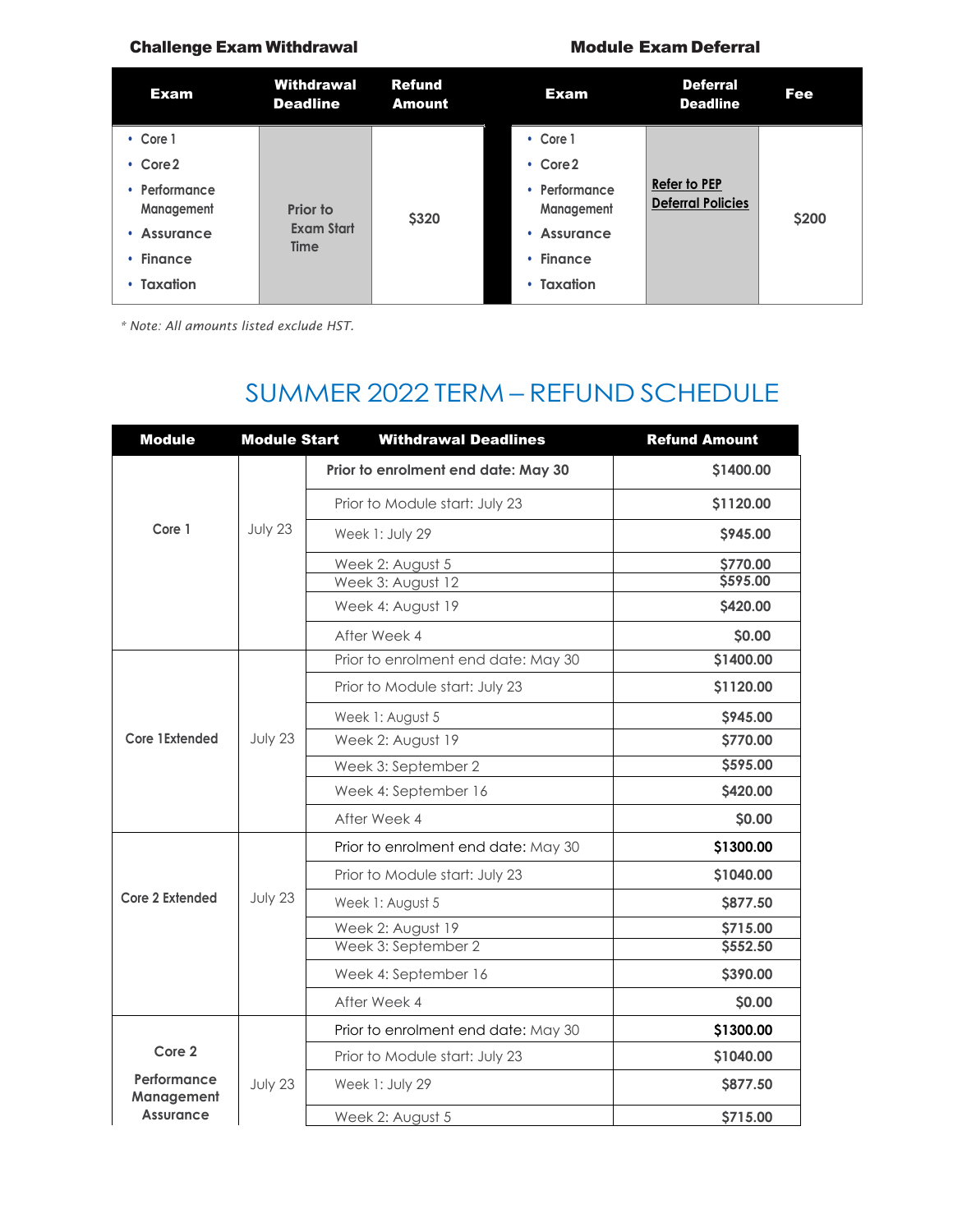| <b>Finance</b>    |         | Week 3: August 12                   | \$552.50        |
|-------------------|---------|-------------------------------------|-----------------|
| Taxation          |         | Week 4: August 19                   | \$390.00        |
|                   |         | After Week 4                        | \$0.00          |
|                   |         | Prior to enrolment end date: May 30 | \$1300.00       |
|                   |         | Prior to Module start: July 16      | \$1040.00       |
| <b>Capstone 2</b> | July 16 | Week 1: July 22                     | <b>\$877.50</b> |
| (Sept. 2022 CFE)  |         | Week 2: July 29                     | \$715.00        |
|                   |         | Week 3: August 5                    | \$552.50        |
|                   |         | Week 4: August 12                   | S390.00         |
|                   |         | After Week 4                        | \$0.00          |
| <b>CFE</b>        |         | Prior to enrolment end date: May 30 | 100%            |
| (Sept. 2022 CFE)  |         | Prior to Day 1 of Exam              | 80% of fee paid |
|                   |         | After Day 1 of Exam                 | \$0.00          |

### Challenge Exam Withdrawal **Music Exam Deferral** Module Exam Deferral

| <b>Exam</b>                 | Withdrawal<br><b>Deadline</b> | <b>Refund</b><br><b>Amount</b> | <b>Exam</b>                    | <b>Deferral</b><br><b>Deadline</b>              | Fee   |
|-----------------------------|-------------------------------|--------------------------------|--------------------------------|-------------------------------------------------|-------|
| • Core 1                    |                               |                                | $\cdot$ Core 1                 |                                                 |       |
| $\cdot$ Core 2              |                               |                                | $\cdot$ Core2                  |                                                 |       |
| • Performance<br>Management | Prior to                      | \$320                          | Performance<br>٠<br>Management | <b>Refer to PEP</b><br><b>Deferral Policies</b> | \$200 |
| • Assurance                 | <b>Exam Start</b>             |                                | <b>Assurance</b><br>٠          |                                                 |       |
| $\cdot$ Finance             | <b>Time</b>                   |                                | <b>Finance</b><br>٠            |                                                 |       |
| • Taxation                  |                               |                                | Taxation<br>$\bullet$          |                                                 |       |
|                             |                               |                                |                                |                                                 |       |